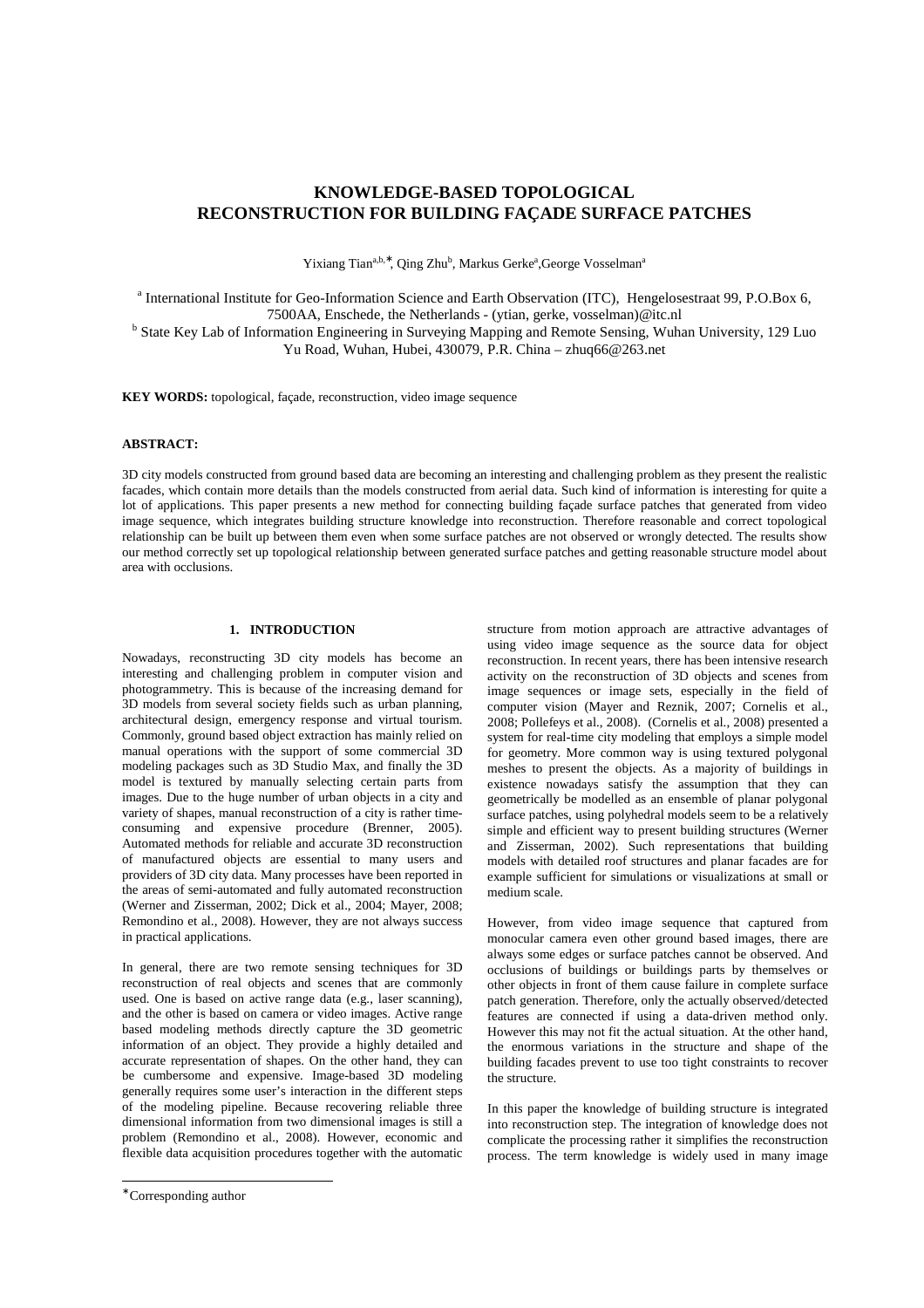analysis methods and it may describe any kind of information (Baltsavias, 2004). In this paper, knowledge is rules or constraints that are retrieved from a general building façade structure. Topological properties are not metrical, but concern such things as connectivity and dimensional continuity. Such character makes them useful to be considered in building modeling (Ameri and Fritsch, 2000; Heuel and Förstner, 2001). So, our building models contain both geometric and topological information and our emphasis is on quickly recovering the shape of building.

The paper is organized as follows: Section two describes the previous work of this research. In section three, the method to set up topological relationship between building façade surface patches are introduced. Section four presents and discusses some building reconstruction results. Conclusions are presented in section five.

### **2. PREVIOUS WORK**

The method for extracting point and edge features from video image sequence is presented in (Tian et al., 2008). A brief introduction is given here for it's the basic of our work and the feature points and edges are used in the following steps. Starting from 3D points tracked from video image sequence, point accuracy is analyzed first to obtain reliable matched points. Only edges near the reliable matched points are considered as edge candidates and all the edge candidates are used to estimate a 3D edge. Based on the estimated variance factor, only good 3D edge estimation are accepted, which ensure the accurate position of matched 3D edges. In order to introduce more constraints for reconstruction and fill the gaps in 3D point clouds, 3D edges are also used as primitives for reconstruction.

An automatic approach to generate surface patch is presented in (Tian et al., 2009). This step has strong relevance with building topological reconstruction. Our method to get the surface patches can be divided into four steps. First, plane hypotheses are formulated from cues based on point-cloud segmentation and on some of the 3D edges derived beforehand. The hypotheses then are verified by incorporating unused 3D edges. Afterwards, plane parameters are obtained by all the edges and points in the plane. The one with the least residual RMS is chosen as the best fit. The final step is to define the surface patches' outline. In our approach, walls and roofs are main structures of buildings. Extrusions, like windows and doors, which are attached to the facade planes, are not considered in the surface patch generation step. Figure 1 shows the surface patch generation result.





Figure 1. Surface generation result, 2D view (above), 3D side view (down), reliable points (dot), extracted edges (finite line), surface patches (polygon)

The above rules and processing steps can reasonably group extracted sparse 3D points and edges. Although the reconstructed surface patches present the building façade geometry, three aspects need to be mentioned. First, if there is no point or edge extracted from a surface patch, the pure geometric reconstruction fails to determine it. Secondly, small surface patches appear between surface patches which should be adjacent. Third, the outlines still need to be modified. Figure 1 also illustrates these aspects.

### **3. TOPOLOGICAL RECONSTRUCTION**

This section presents the method for connecting building façade surface patches being generated from a video image sequence, integrating building structure knowledge into reconstruction. From the structural information of building we specify our assumption about building models and divide knowledge into two different kinds, the obligatory one and the preferential one. Based on the obligatory knowledge, building types are restricting to some extend as this method only aims at ordinary buildings not specific architectures. The knowledge applied for this purpose is:

- All the building facades are planner.
- Walls are vertical.
- Roof intersect with walls

As we known, there are many different kinds of buildings in the world. Some of them will be neglected in this approach if they are not satisfying above rules.

During finding the adjacent surface patch and further making model hypothesis based on two adjacent surface patches, the preferential knowledge provides essential guidance when there is no other evidence:

- Building ground plane mostly has rectangular angles.
- Structural regularity, often as result of economical, manufacturing, functional, or aesthetic considerations, results in simple models can describe basic building models.
- Repeating structures are also an essential component in architecture design, such as windows of one building are similar.

Our method for topological reconstruction can be divided into three steps. First, surface patch neighbourhood relationship are set up. The local model hypotheses then are made based on adjacent surface patches. Afterwards, all local models are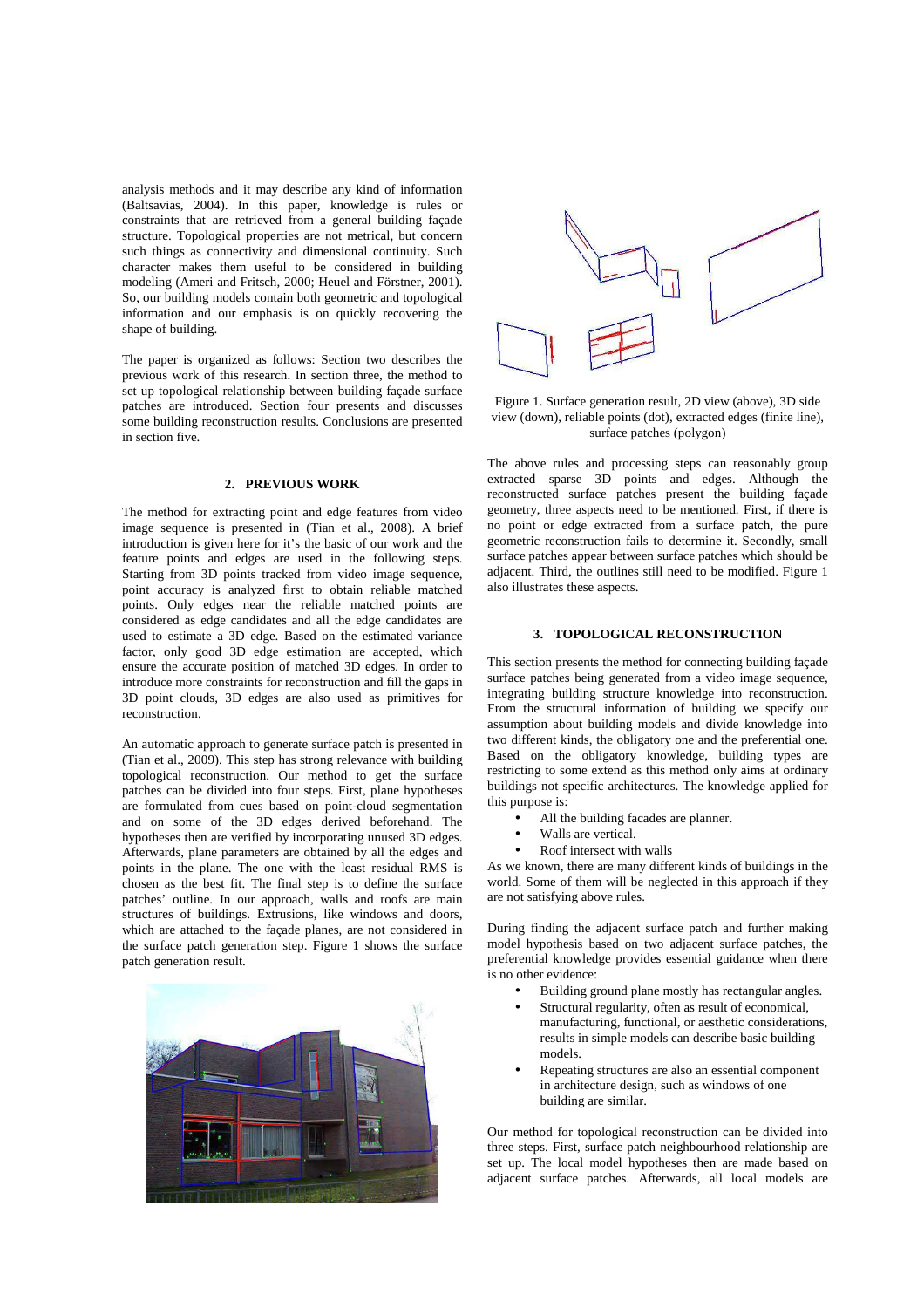connected to form a whole building model. The details are presented in the following.

#### **3.1 Searching the neighbourhood surface patches**

There are two kinds of neighbourhood relation between surface patches. One is the two surface patches can form a volume, such as surface 1 and 2 in figure 2. The other one is one surface patch is attached to another, e.g., surface 2 is attached to surface 3 in figure 2. These two types can be separated by the location of intersecting line and surface patches.



Figure 2. Surface patches' neighbourhood relation

Obviously, if two surface patches contain the same edge, they must have some relation. Due to the imperfect surface patch generation result, the boundaries of extracted surface patches are not always consistent with the actual case. Some surface patches need to be extended or subscribed into small parts. Most of time, the adjacent surface patches are searched along boundary edges that formed by two boundary points.

If two surface patches are adjacent, as shown in figure 2, the projections of surface patches to their intersecting line must overlap and the intersecting line is perpendicular to the normal vectors of surface patches. So for two intersecting surface patches, the overlap for their projections on intersecting line is compute first. The angle between object boundary edge and other surface patches is one parameter used to evaluate the found surface patch. As there are usually some parallel surface patches in building façade, the distance between object boundary edge and intersecting line is another evaluator that needs to be considered. So the one that with smallest distance and is almost perpendicular to the object boundary edge is considered as the adjacent surface from that boundary edge.

### **3.2 Constructing local model**

This step only considers surface patches with the first kind of neighbourhood relation.

### **3.2.1 Surface coherence**

If two surface patches form a volume, as we defined as the local model, one important thing need to be considered is surface coherence that means the normal vectors of them should be consistent to point interior or exterior to the volume. As shown in figure 3, two adjacent surface patches are coherent along their common edge if:

$$
[s, v_1, n_1] \cdot [s, v_2, n_2] < 0 \tag{1}
$$

Where  $[a, b, c]$  stand for the triple vector product.



Figure 3. Coherent adjacent surfaces



Figure 4. Non coherent adjacent surfaces

Figure 4 shows some counter examples. If two nearby surface patches are not coherent, one of them needs to be modified and a new surface patch hypothesis can be made based on them to form a suitable local model.



Figure 5. New surface patch hypothesis

Figure 5 shows one example how to make a new surface patch hypothesis. We extend one surface patch versa the common edge as the preferential knowledge shows nearby things are similar compare to far away ones. The new surface patch and the unmodified surface patch must coherent and their normal vectors should point to exterior of the volume.

## **3.2.2 Surface patch verification**

These new surface patch hypotheses need to be verified by intensity similarity over the image sequence as we didn't find evidence from extracted points and edges in those areas. If a surface patch is visible in the images, we can get a high crosscorrelation result for the points on it between any two images. The hypothesis is accepted or rejected according to the average cross-correlation value for points in valid images.

In more detail, given the plane  $\pi$ , there is a homographic represented by  $3\times3$  matrix  $H_i$  between the first and ith frame, so that corresponding points are mapped as

$$
x_i = H_i x_0 \tag{2}
$$

Where  $x_0$  and  $x_i$  are image points represented by homogeneous 3-vectors.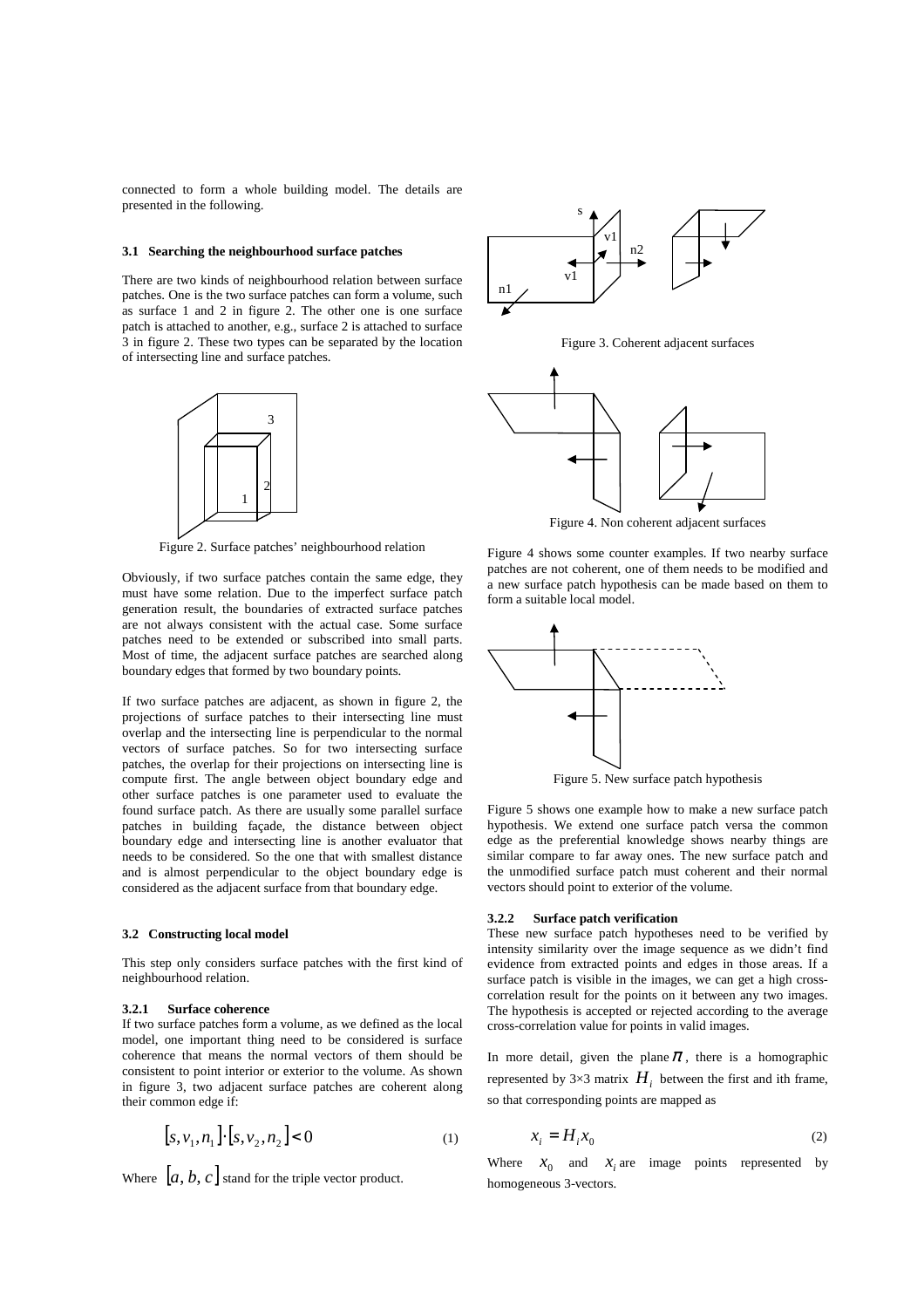The homography matrix is obtained from 3×4 camera projection matrices for each frame. For example, if the projection matrices for the first and ith frame are  $P_0 = [I | 0]$  and  $P_i = [A | a]$ , and a plane defined by  $\pi^T X = 0$  with  $\pi = (\nu^T, 1)^T$ , then the homography induced by the plane is:

$$
H_i = A - av^T \tag{3}
$$

In our process, we consider the first frame that the surface patch is visible as the reference frame and compute the crosscorrelation between the reference frame and frames within visibility frame range. The homography for  $x_i = H_{ri} x_r$  is:

$$
H_{ri} = H_i H_r^T \tag{4}
$$

Where i presents ith frame, r presents reference frame

The points of interest are endpoints of 2d edge extraction result within the projected image area. If the number of points is too few, some points are chosen regularity in that image area. The similarity score for the average cross-correlation value for points in the valid images is:

$$
sim = \sum_{\text{frameivalid}} \int_{\text{O}} \text{Cor}^2(x, H_{\text{ri}} x) \tag{5}
$$

If the similarity score is higher than the threshold (0.8 for experience from images), the hypothesis is accepted. Otherwise, the hypothesis is rejected and plane sweeping method is used to find a more reliable surface patch. Based on the common edge, the optimal angle is computed by searching for the maximum of

function *sim* over a range  $\left[-\frac{\pi}{6}, \frac{\pi}{6}\right]$ 6 , 6  $\left[-\frac{\pi}{\epsilon}, \frac{\pi}{\epsilon}\right]$  with  $1^{\circ}$  each time.

### **3.2.3 Basic local model**

As the video is captured from ground, only part of roof structure can be observed. Compare with building façade, there may be less features extracted from roof, due to the roof part is simpler than walls it connects with. Therefore, in our approach roof surface patches are considered before wall surface patches. Following the sequence of topological connection, if a roof contains the same edge with a wall is dealt first. Then we will search other walls connecting with it if there are un-dealt boundary edges after local model generation. The steps for two adjacent walls are more or less similar. For those roofs that can not be observed from ground, we assume they are horizontal.

After two coherent adjacent surface patches are found, not only their topological relation can be built, but also a local model is constructed based on them. During this step, surface patches are searched to support the hypothesis. The searching step is similar to the above step that searching the neighbourhood surface patches. But here are two boundary edges should be considered. If three surface patches that form a local model are all found, the local model is defined by them. Otherwise, we chose simple block types, based on building structure defined before, as shown in figure 6 to fit them. During this fitting step, if the new

surface patch can not be observed from image sequence, we also accept the hypothesis.



Figure 6. Example for basic local models

#### **3.3 Connecting different local models**

For each surface patch, a collection of point numbers following the boundary sequence is recorded. The topological relationship with other surface patches can be shown by edges from other surface patches that connected with each boundary edge.

For surface patches that are attached to other surface patches, they also have two different types. If the surface patch is located inside the local model, it is considered as the intrusion that is attached to one surface. If the surface patch is located outside the local model, it must connect two different local models.

So the whole building model is reconstructed during connecting local models one by one and presented as a collection of points, point numbers in sequence and topological connections.

## **4. EXPERIMENT**

Figure 7 shows the reconstruction result for the building façade in figure 1. The video was captured by a hand-held SONY camera. The images have a resolution of 640×480 pixels and a frame rate of 30 frames per second. There are 189 frames in total in this case.

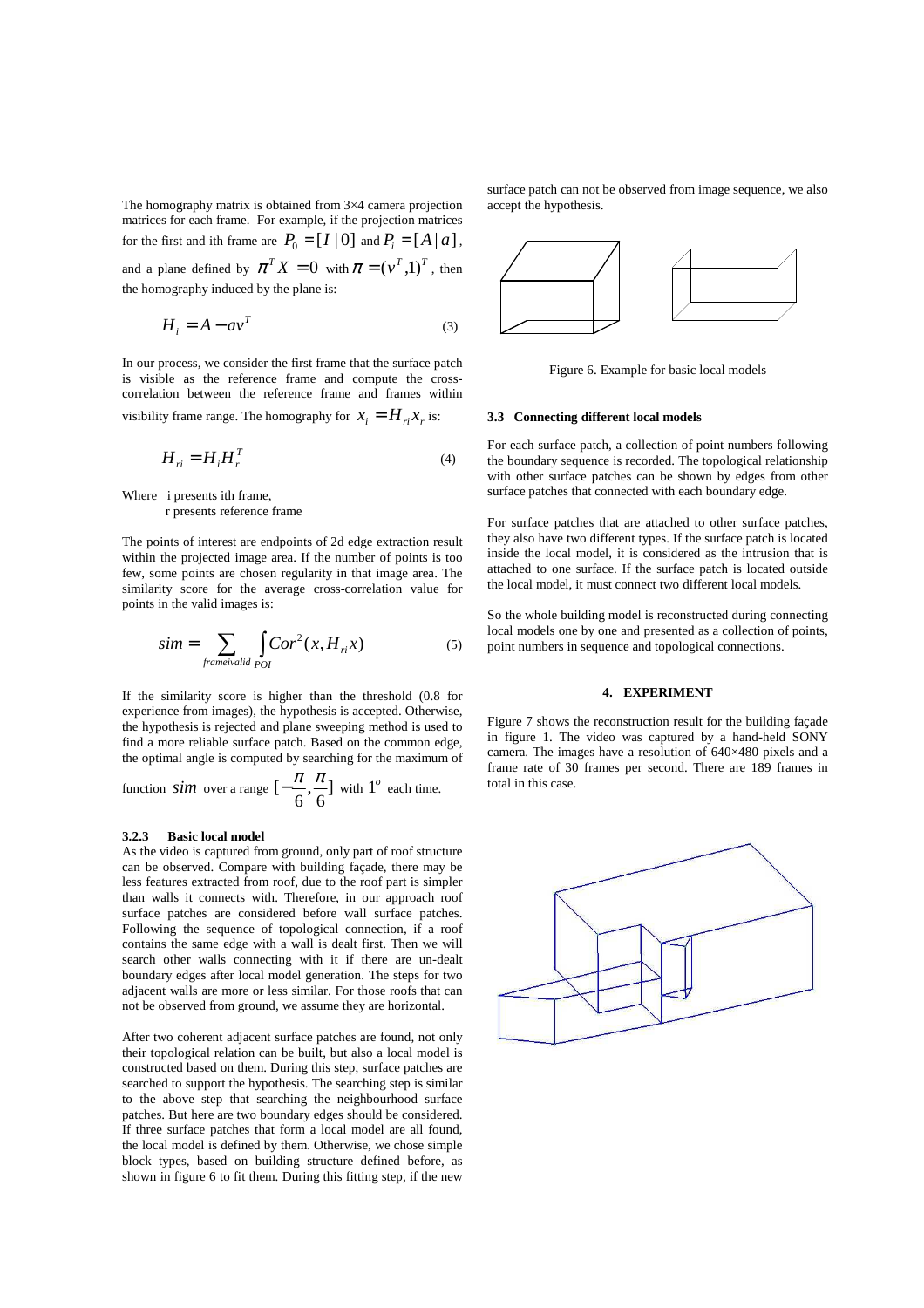

Figure 7. Reconstruction result of building façade in figure 1, 3D view (top), projection on first frame (middle), projection on last frame (down)

The building has three main parts that can be observed from images. One part only has one floor. Another part has two floors and one big extrusion is attached to it. The result shows the structure of this building is successfully recovered as we seen from the images. Some unobserved parts are generated according to assumptions, which may be different from reality. However, if there are images viable for these parts, the models can easily update to the real case.

As in this approach, the main attention is to set up topological relationship between generated surface patches and quickly recover the building shape. The location of each surface patch has small change when intersecting it with other surface patches. So the accuracy for surface patches need to be improved in the further work.

# **5. CONCLUSIONS**

The major advantage of the strategy is the easy and natural way in which various types of knowledge are integrated into the data-driven processing. The integration of knowledge does not complicate the processing rather it simplifies the reconstruction process. And such model restrictions make the reconstruction much more robust. Meanwhile, our method does not restrict ourselves to basic structures. We can also identify complex

objects when there are observations contradict the preferential knowledge.

In fact, the method described should be more or less independent from the original image source. However, this paper presents part of our work named building structure recovering from video image sequence. So our tests are based on video image sequence. The results show our method correctly set up topological relationship between generated surface patches and getting reasonable structure model about area with occlusions.

#### **ACKNOWLEDGEMENTS**

The work described in this paper is supported by National Natural Science Foundation of China (40871212 and 40671158), and National High Technology Research and Development Program of China (2006AA12Z224).

#### **REFERENCE**

- Ameri, B. and Fritsch, D., 2000. Automatic 3D building reconstruction using plane roof structures, ASPRS Congress, Washington, DC.
- Baltsavias, E.P., 2004. Object extraction and revision by image analysis using existing geodata and knowledge: current status and steps towards operational systems. ISPRS Journal of Photogrammetry and Remote Sensing, 58(3-4): 129-151.
- Brenner, C., 2005. Building reconstruction from images and laser scanning. International Journal of Applied Earth Observation and Geoinformation, 6(3-4): 187-198.
- Cornelis, N., Leibe, B., Cornelis, K. and Van Gool, L., 2008. 3D Urban Scene Modeling Integrating Recognition and Reconstruction. International Journal of Computer Vision, 78(2): 121-141.
- Dick, A., Torr, P. and Cipolla, R., 2004. Modelling and Interpretation of architecture from several images International Journal of computer vision, 60(2): 111- 134.
- Heuel, S. and Förstner, W., 2001. Topological and geometrical models for building extraction from multiple images. In: E.P. Baltsavias, A. Grün and L. VanGool (Editors), Automatic Extraction of Man-Made Objects from Aerial and Satellite Images III. A.A.Balkema Publishers, Ascona, Switzerland, pp. 13-24.
- Mayer, H., 2008. Object extraction in photogrammetric computer vision. ISPRS Journal of Photogrammetry and Remote Sensing, 63(2): 213-222.
- Mayer, H. and Reznik, S., 2007. Building facade interpretation from uncalibrated wide-baseline image sequences. ISPRS Journal of Photogrammetry and Remote Sensing, 61(6): 371-380.